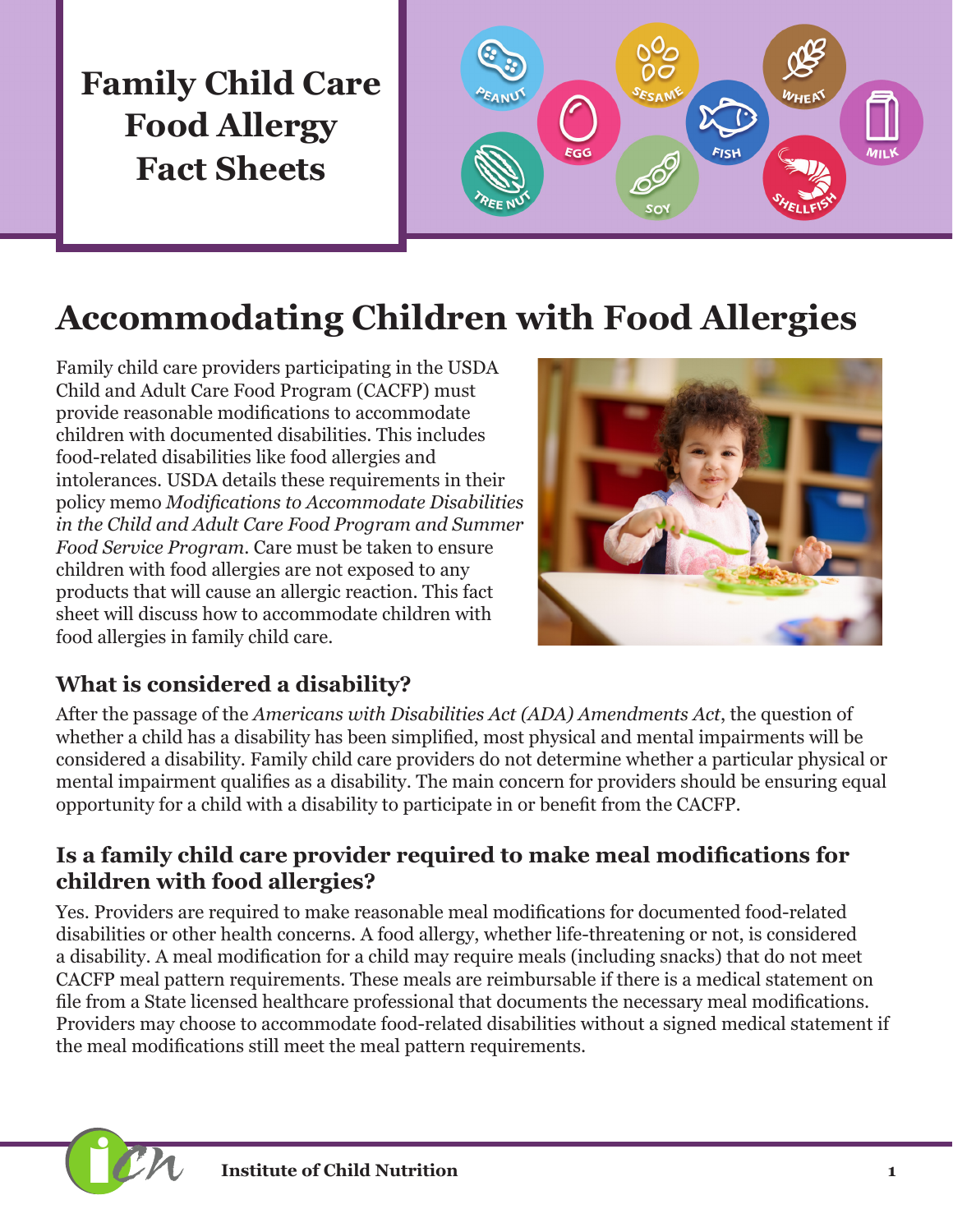### **Accommodating Children with Food Allergies Family Child Care Food Allergy Fact Sheets**

#### **Is a family child care provider required to make meal modifications for children with food-related disabilities that are not food allergies?**

Yes. Providers are required to make reasonable meal modifications for food-related disabilities (for example, food intolerance, celiac disease, diabetes). Meal modifications (including snacks) that are outside of the CACFP meal pattern require a medical statement from a State licensed healthcare professional to be reimbursable. Additionally, providers may accommodate other medical or foodrelated disabilities within the meal pattern requirements without a signed medical statement.

#### **Is a family child care provider required to make meal modifications for children with special dietary needs based on cultural or religious preference?**

No, but family child care providers are strongly encouraged to meet these special dietary needs based on cultural, religious, or other preferences. These needs can often be met within the CACFP meal pattern (such as substituting another meat/meat alternate for pork). Substitutions of fluid milk do not require a medical statement or disability if the substitution is nutritionally equivalent to milk.

#### **Why is documentation required for children with food allergies?**

Documentation is required to receive reimbursement for meals (including snacks) that do not follow the required meal pattern. A medical statement fulfills the required documentation. It prescribes the necessary modifications needed to keep children with food allergies safe and justifies service of foods outside of the meal pattern.

![](_page_1_Picture_8.jpeg)

![](_page_1_Picture_9.jpeg)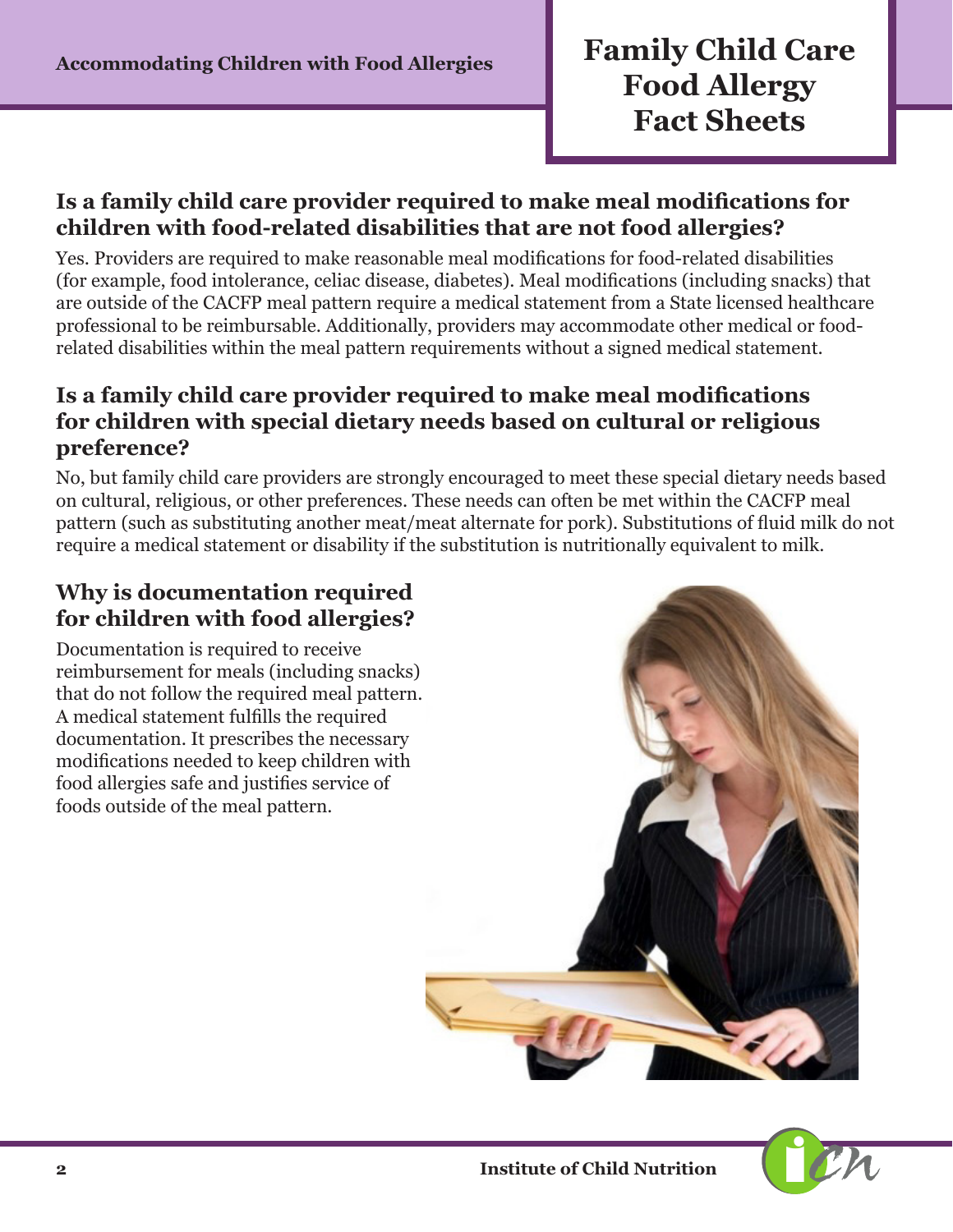## **Family Child Care** Accommodating Children with Food Allergies **Food Allergy Fact Sheets**

#### **What documentation is needed to make meal modifications for children with food allergies?**

If a child's food allergy meal modifications do not meet CACFP meal pattern requirements, a medical statement from a State licensed healthcare professional is required.

The medical statement must include:

- 1. A clear description of the child's physical or mental impairment that explains how the disability restricts the child's diet (that is, a provider should be able to know the child's food allergy(s) and what allergic reactions they have);
- 2. An explanation of what must be done to accommodate the child's disability; and
- 3. The food or foods to be omitted and recommended alternatives (to clarify, a substitution or modified meal).

For a sample medical statement form, family child care providers should contact their sponsor or CACFP State agency. Providers are encouraged to make it easy for parents/guardians to request meal modifications. For example, they can include information about meal modifications during enrollment. Please note that the family child care provider should not attempt to evaluate the medical statement to determine whether or not the child has a disability or if the disability is severe enough to require a meal modification.

If a meal modification for a child's disability can be made within the CACFP meal pattern, USDA, Food and Nutrition Service (FNS) does not require a medical statement. Providers should check with their sponsor or State agency before changing any policies as they may still require a medical statement. It is also best practice to document what is being done to protect children with food allergies.

#### **To what length must family child care providers go to accommodate a child with a food allergy?**

Since a child's documented food allergy is considered a disability, a family child care provider must make a reasonable meal modification. This includes but is not limited to providing the child with an allergen-free meal and a safe environment for the child to eat the meal. The provider must work closely with the parents or guardians to determine how best to meet the child's needs.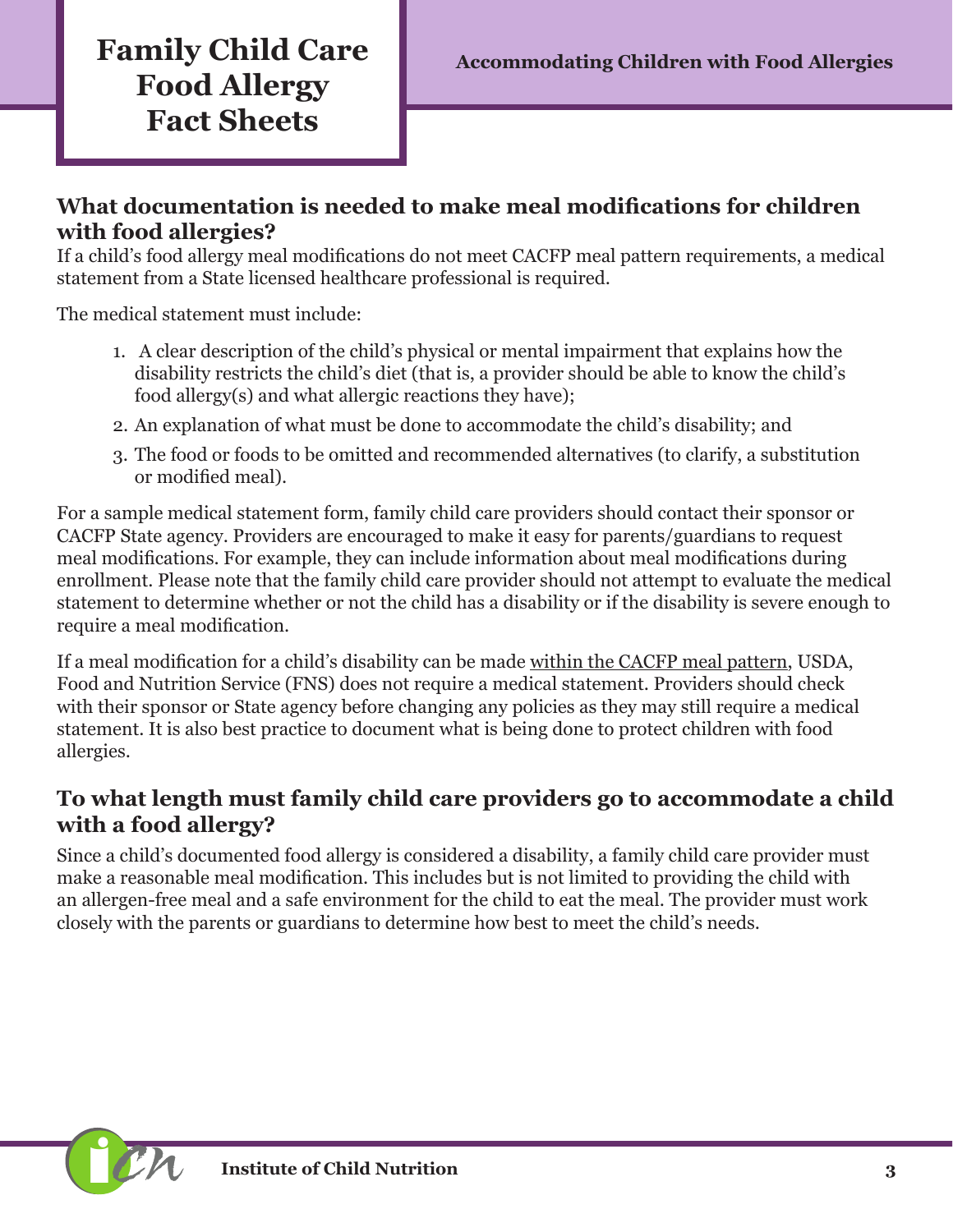#### **What substitutes can be used for allergens in meals?**

When making menu modifications for a child with food allergies, refer to the recommended substitutions in the child's medical statement. If the statement is unclear or does not provide enough information, contact the household or State licensed healthcare professional (as permitted by the household) for clarification.

When planning meals for a child with food allergies, see what allergen-free options are available in the menu cycle. From there, determine if a reimbursable meal can be made for the child with the existing allergen-free food options. This approach will minimize the need to prepare special recipes or make menu substitutions.

#### **If making substitutions for children with food allergies costs extra money, is there a way to get additional funding?**

A provider cannot charge a child with food allergies more than it charges other children. The costs for accommodating a food allergy are an allowable expense. Extra expenses can be reduced by choosing an allergen-free menu from the items already being offered. Additional funds could come from government programs, donations, or non-profits. If asked to provide an expensive food item, have a discussion with the parents or guardians first to talk about alternatives. Providers are not required to make exact substitutions (such as specific brand names) if another reasonable meal modification is available (such as store brand) that effectively accommodates the disability and provides equal opportunity to participate in or benefit from the program.

#### **Should certain foods not be allowed in the family child care home?**

The Centers for Disease Control and Prevention and USDA do not encourage banning certain foods. A family child care provider cannot guarantee that food will never enter the home. If a child could have a severe allergic reaction to a certain food, the provider needs to have a discussion with the parents or guardians about what meal modifications can realistically be made. It could be that another provider may be able to better meet the child's needs.

Always read ingredient lists for allergens. Discourage homemade items and those without food labels as it is difficult to know if the ingredients are safe.

#### **How can a family child care provider accommodate a child with multiple food allergies?**

Discuss with the child's parents or guardians what meal modifications can realistically be made. In some cases, the parent or guardian may choose to provide the child's food.

![](_page_3_Picture_12.jpeg)